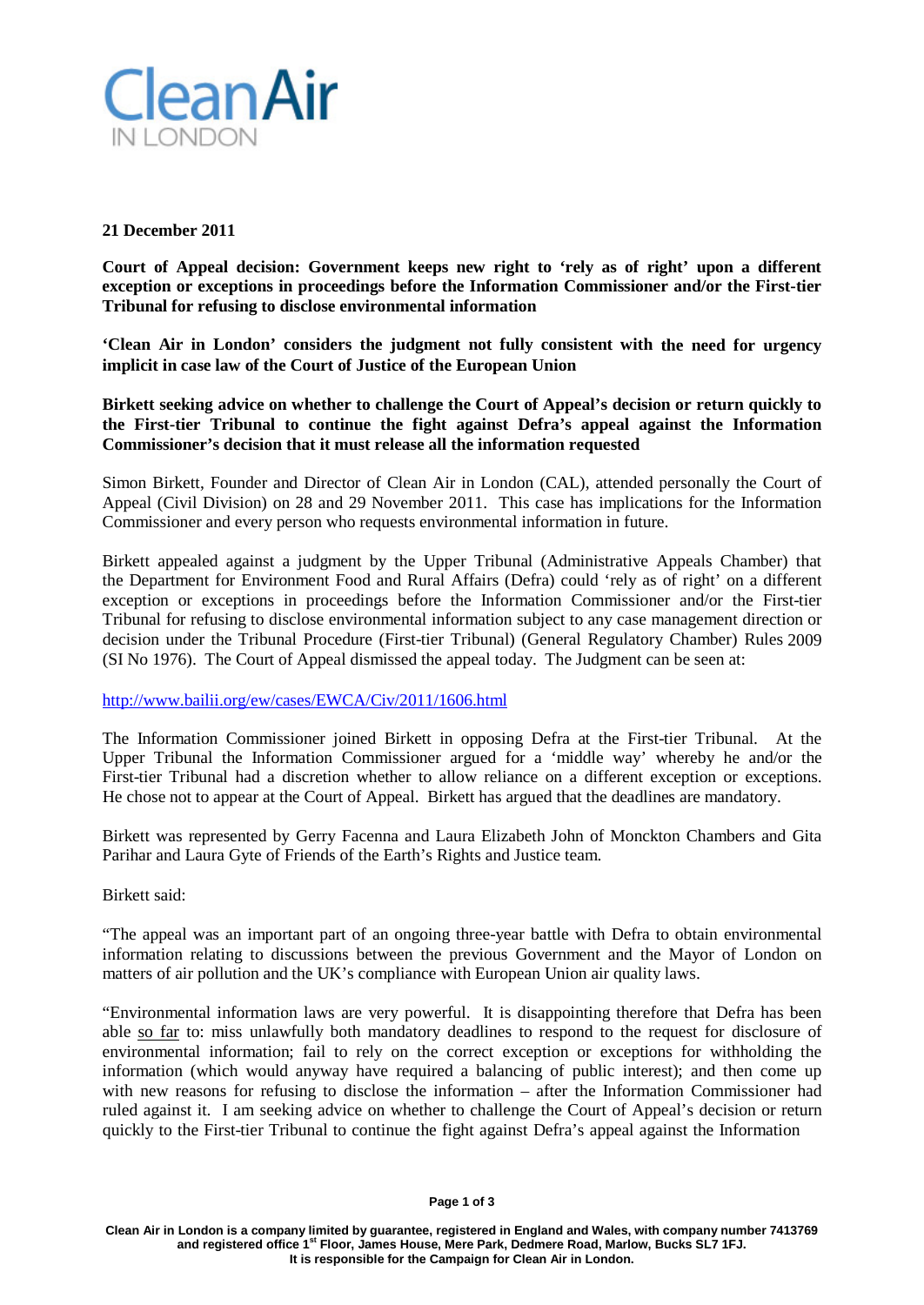

Commissioner's decision that it must release all the information requested.

"I remain of the view that the information Defra is still withholding may include an admission that the UK is in breach of EU air quality laws for dangerous airborne particles in London.

"Last but not least, I wish to thank my tremendous legal team, which includes barristers Gerry Facenna and Laura Elizabeth John from Monckton Chambers and Gita Parihar and Laura Gyte from Friends of the Earth's Rights and Justice team. They have generously provided *pro bono* advice throughout."

### **Chronology**

**2009**

| 22 January   | Birkett requests information relating to discussions between the previous       |  |
|--------------|---------------------------------------------------------------------------------|--|
|              | Government and the Mayor of London on matters of air pollution and the UK's     |  |
|              | compliance with European Union air quality laws                                 |  |
| 1 April      | Defra refuses disclosure on grounds information is 'internal communications'    |  |
| 1 May        | Birkett requests 'Internal review' by Defra                                     |  |
| 15 September | Defra refuses disclosure on grounds information is 'internal communications'    |  |
| 3 October    | Birkett complains to the Information Commissioner                               |  |
| 2 November   | Information Commissioner orders Defra to release all information requested.     |  |
|              | Defra complains the Information Commissioner did not wait for its response      |  |
|              | to the complaint, but the Information Commissioner was not obliged to do so     |  |
| 1 December   | Defra appeals to First-tier Tribunal seeking to rely on the new exceptions of   |  |
|              | 'legal advice privilege' and 'litigation privilege' to withhold the information |  |
| 24 December  | Defra releases first tranche of information                                     |  |
| 2010         |                                                                                 |  |

| 11 March | Defra releases second tranche of information                              |
|----------|---------------------------------------------------------------------------|
| 8 April  | Defra release third tranche of information                                |
| 11 May   | First-tier Tribunal hearing. Tribunal refuses to allow new exceptions and |
|          | 'stays' the case pending any appeal                                       |

Tribunal concluded, before the main hearing got underway, that:

*"There is no obligation on the Tribunal to consider any new exception relied upon by a public authority that had not previously been relied upon; exceptions or exemptions raised for the first time before the Tribunal should only be considered if there is a reasonable justification."*

Defra barrister admits in Court the decision means 'it does not have much of an appeal left'

15 July Defra appeals to Upper Tribunal